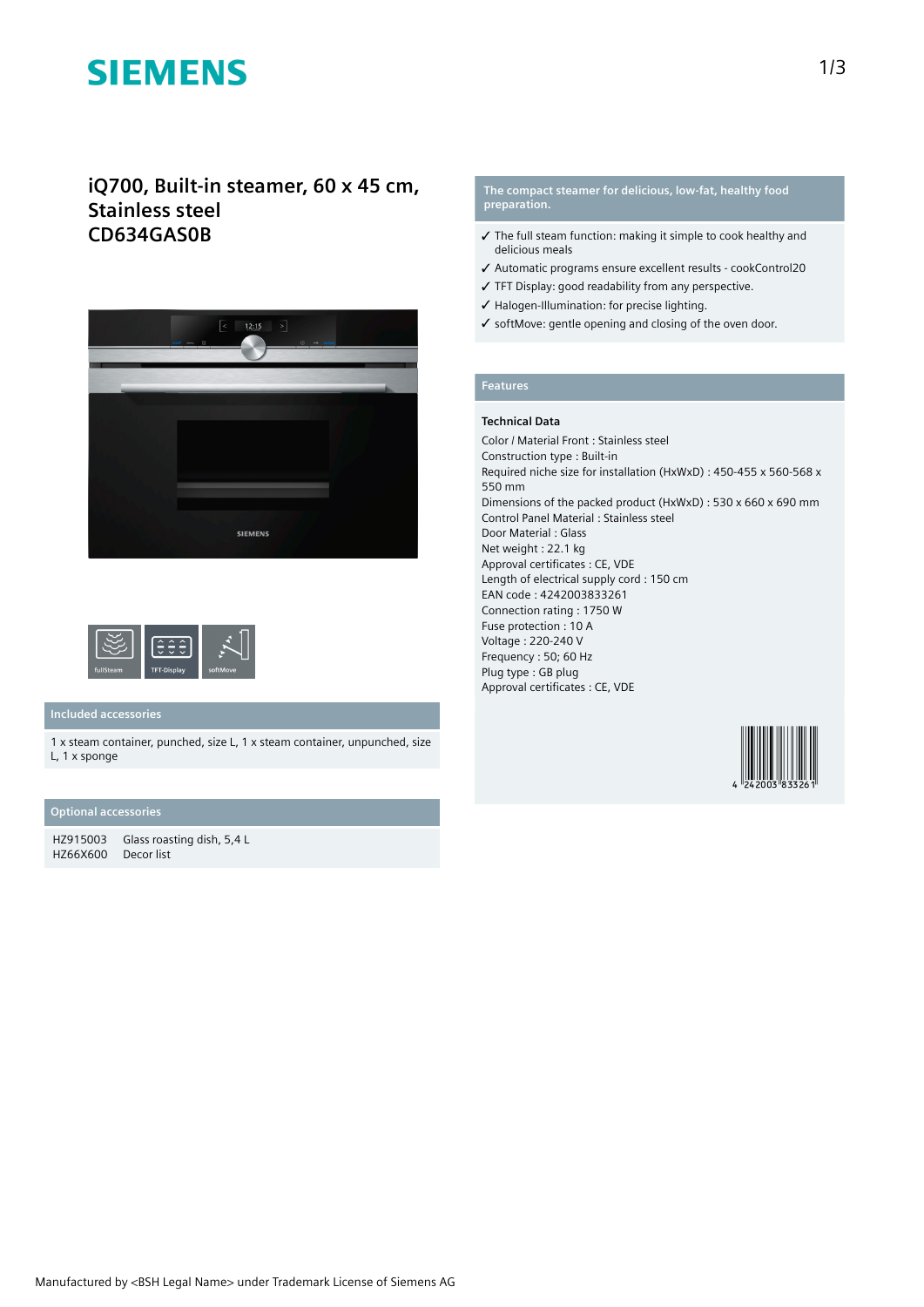# **SIEMENS**

## iQ700, Built-in steamer, 60 x 45 cm, **S t a i n l e s s s t e e l C D 6 3 4 G A S 0 B**

#### **Features**

#### **Design**

- 2.8" TFT Display
- Drop down oven door, softClose, softOpen
- 
- ●<br>● Cavity inner surface: stainless steel
- Stainless steel control dial
- 1 interior light, Light on/off when door opened/closed
- Bar handle
- We recommend you to choose complementary products within IQ700, in order to assure an optimal design combination of your Built-In appliances.

#### **F e a t u r e s**

- 3 shelf positions
- Control panel loc k
- Automatic safety switch off Start button Door contact switch
- cookControl, 20
- $\bullet$  Electronic oven clock timer
- Tank empty indicator
- Digital temperature display with proposal
- Actual temperature display Heating-up indicator cookControl
- Integral cooling fan

#### **Cleaning**

- Full glass inner door
- **Programmes/functions**
- Automatic programmes

#### **A c c e s s o r i e s**

• 1 x steam container, punched, size L, 1 x steam container, unpunched, size L, 1 x sponge

#### Performance/technical information

- Cavity volume: 38 litres
- 1.3 I Water tank capacity:
- Location of water tank: Inside cavity
- Power cord length 150 cm Cable length
- · Total connected load electric: 1.75 KW
- Nominal voltage: 220 240 V
- Appliance dimension (hxwxd): 455 mm x 594 mm x 548 mm
- Please refer to the dimensions provided in the installation manual